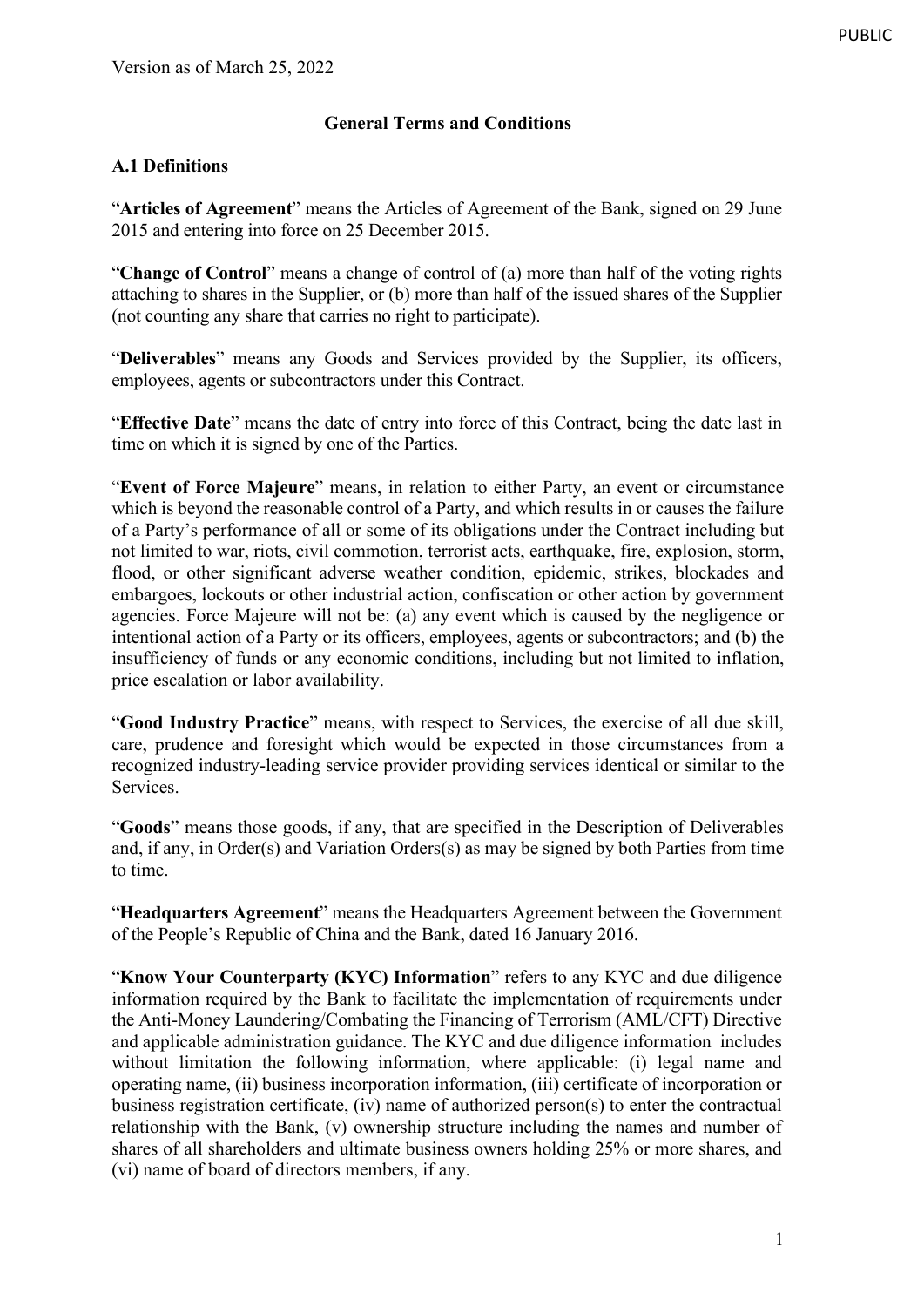"**Personnel**", in relation to the Supplier or the Supplier's subcontractor, includes its officers, employees, agents, or subcontractors.

"**Prohibited Practices**" means one or more of the following, as defined in the Bank's Policy on Prohibited Practices as of the Effective Date:

(i) Coercive Practice: impairing or harming, or threatening to impair or harm, directly or indirectly, any party or the property of a party to influence improperly the actions of a party. (ii) Collusive Practice: an arrangement between two or more parties designed to achieve an improper purpose, including to influence improperly the actions of another party.

(iii) Corrupt Practice: the offering, giving, receiving or soliciting, directly or indirectly, of anything of value to influence improperly the actions of another party.

(iv) Fraudulent Practice: any act or omission, including a misrepresentation, that knowingly or recklessly misleads, or attempts to mislead, a party to obtain a financial or other benefit or to avoid an obligation.

(v) Misuse of Resources: improper use of the Bank's resources, carried out either intentionally or through reckless disregard.

(vi) Obstructive Practice: any of the following practices:

(a) deliberately destroying, falsifying, altering or concealing of evidence material to a Bank investigation;

(b) making false statements to investigators in order to materially impede a Bank investigation into allegations of a Prohibited Practice;

(c) failing to comply with requests to provide information, documents or records in connection with a Bank investigation;

(d) threatening, harassing or intimidating any party to prevent it from disclosing its knowledge of matters relevant to a Bank investigation or from pursuing the investigation; or

(e) materially impeding the exercise of the Bank's contractual rights of audit or inspection or access to information.

(vii) Theft: the misappropriation of property belonging to another party.

**"Sanctions Regime**" means the sanctions measures imposed by any resolution of the United Nations Security Council under Chapter VII of the United Nations Charter or by any governmental authority.

"**Services**" means those services, if any, that are specified in the Description of Deliverables and, if any, in Order(s) and Variation Orders(s) as may be signed by the Parties from time to time.

"**Substantial Shareholder**", in relation to the Supplier, means a shareholder holding directly or indirectly 50% of shares of the Supplier.

"**Ultimate Beneficial Owner**", in relation to the Supplier or the Supplier's subcontractor, refers to a natural person who owns or controls the Supplier or the Supplier's subcontractor, whether through direct or indirect ownership and control, or to a natural person who exercises ultimate effective control over the management of the Supplier or the Supplier's subcontractor.

## **A.2 Supplier's Representations and Warranties**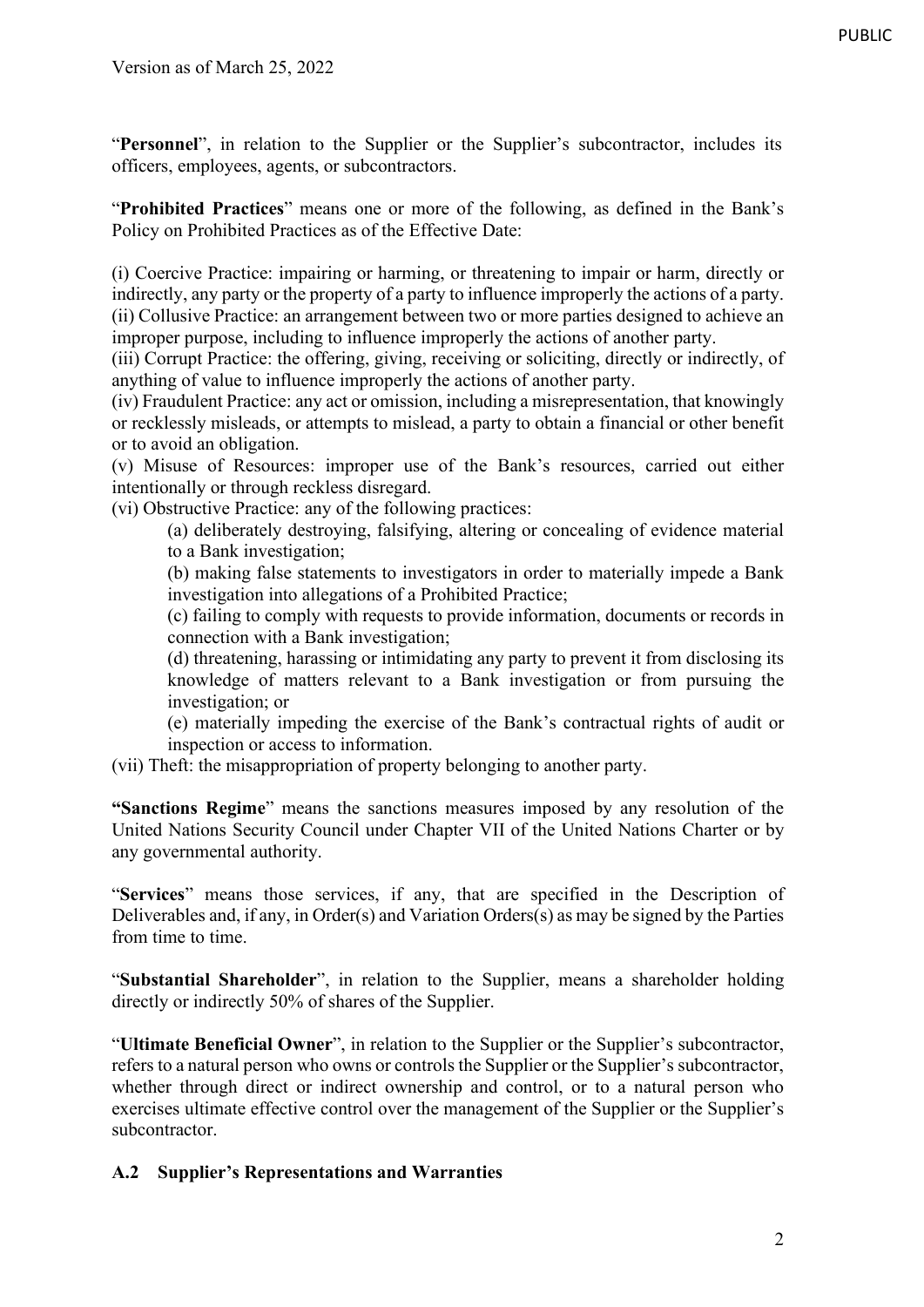- A.2.1 The Supplier hereby represents and warrants to the Bank that (i) it is duly incorporated in the jurisdiction that it has specified to the Bank in this Contract; (ii) there are no insolvency proceedings against it of any kind; (iii) it has the licenses and permits and fulfills all legal and administrative requirements that are necessary for the performance of this Contract; (iv) it has sufficient resources and expertise to provide the Deliverables; (v) the entry into force and the performance of this Contract will not result in the breach of laws, enactments, orders, regulations or standards to which the Supplier is subject (including those of an environmental, labor and social nature) or other agreements made between the Supplier and third parties; (vi) it is not aware of any infringement by it of any third party's rights that would result from the Supplier entering into and performing this Contract; and (vii) the Bank's Information provided by the Bank to the Supplier will be held at all times within the jurisdiction(s) specified in section A.13.4.
- A.2.2 With respect to the Goods (if any), the Supplier further warrants to the Bank that (i) the Goods are of merchantable quality, are free from defects in material and workmanship, (ii) the Supplier has full title to the Goods and that these will be free of all liens, claims, security interests or other encumbrances at the time the title in the Goods passes to the Bank, and (iii) to the best of the Supplier's knowledge, the Goods are fit for the purposes intended by the Bank.
- A.2.3 With respect to the Services (if any), the Supplier further warrants to the Bank that (i) it will at all times ensure the diligent, due and proper execution of the Services by its officers, employees, agents and subcontractors, and (ii) it will use up-to-date, relevant professional techniques and standards in accordance with Good Industry Practice.

## **A.3 Insurance**

- A.3.1 For so long as its obligations under the Contract are outstanding, the Supplier will procure and maintain in effect insurance policies sufficient to cover the Supplier's potential liabilities under this Contract and to satisfy all applicable legal requirements. In particular, the Supplier will be responsible for maintaining such insurance coverage including but not limited to: [(i) Worker's Compensation Insurance and Employer's Liability; (ii) Professional Liability Insurance; (iii) Comprehensive Automobile Liability Insurance and automobile contractual liability coverage for owned, hired, and non-owned autos; (iv) Commercial General Liability Insurance.] In doing so, the Supplier will ensure that such insurance policies will include: subcontractors, products, completed operations and contractual liability.
- A.3.2 Upon written request, the Supplier will provide the Bank with certificates of insurance coverage.
- A.3.3 If the Supplier fails to take the required insurance or fails to maintain the same, the Bank may make alternative arrangements to protect the Bank's interest, including but not limited to, taking out, and maintaining the required insurance itself and setting off or recovering the cost from the Supplier.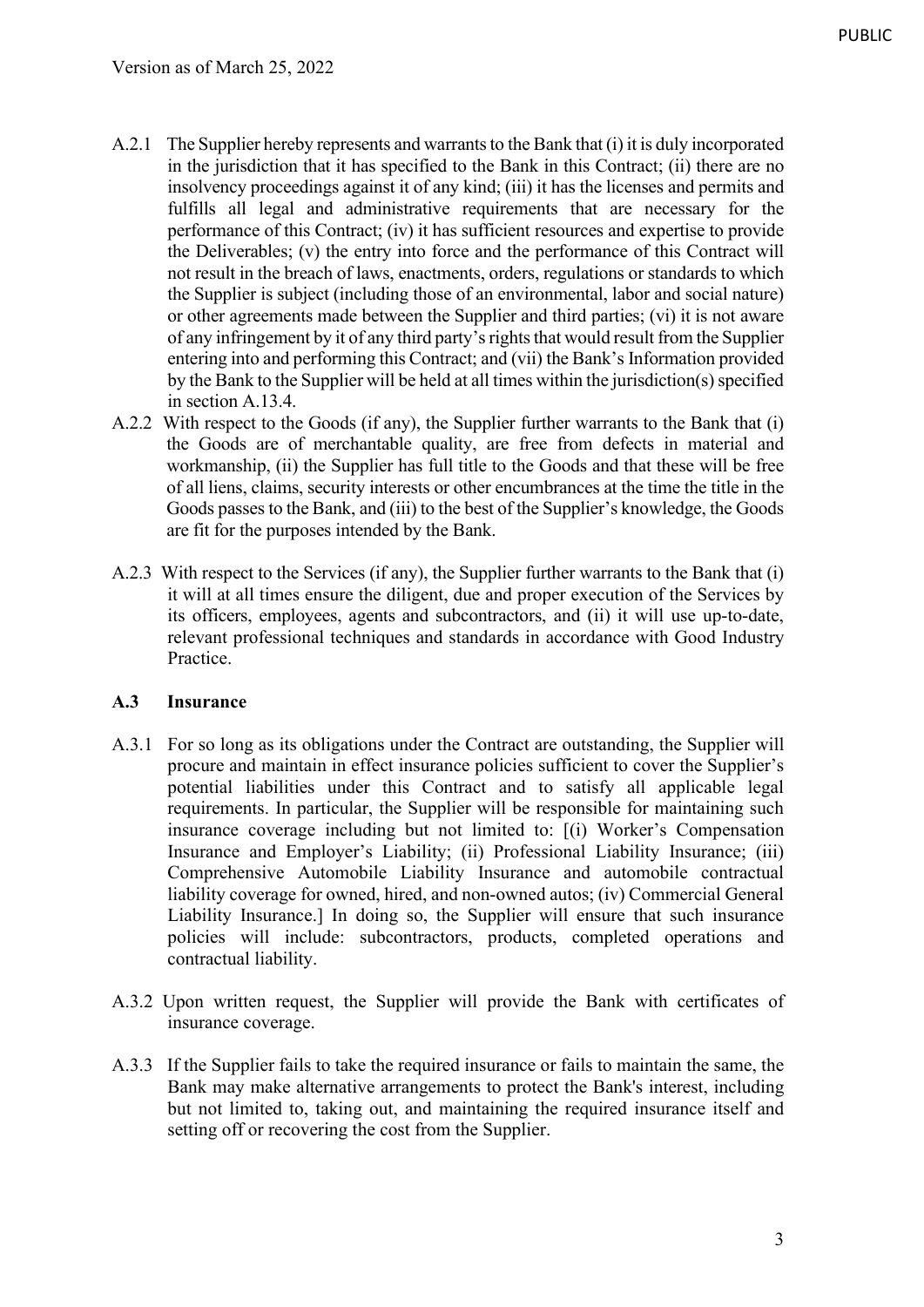A.3.4 Unless otherwise agreed by the Bank in writing, the Supplier will not be able to claim or benefit from any insurance policy of the Bank while performing its obligations under this Contract.

## **A.4 Packaging; Delivery; Acceptance or Rejection of Goods; Title and Risk in Goods**

To the extent the Deliverables include Goods, the following provisions will apply:

- (a) The Supplier will provide proper and adequate packaging so that the Goods will withstand rough handling during transportation and exposure to extreme temperatures during transportation and storage. The Supplier will use commercially reasonable efforts to utilize recycled or recyclable packaging materials. *[Other specific instructions for suppliers related to packaging details, measurement and weight of packages and other information the Bank considers necessary.]*
- (b) Delivery of the Goods will be made by the Supplier in accordance with the terms in the relevant Order. The Supplier will deliver the Goods to the Bank at Tower A Building 1 No. 1 Tianchen East Road, Chaoyang District, Beijing 100101, China; attention: Corporate Procurement Unit, Facilities and Administration Services Department.
- (c) The Bank will have thirty (30) calendar days after delivery of the Goods to accept or reject them as non-conforming to the requirements of this Contract. Rejected Goods will be returned to the Supplier at its expense or held by the Bank for disposition at the Supplier's entire risk and expense. Based on an inspection of a valid sample, the Bank may reject the Goods in whole or in part. If the Bank finds Goods delivered to be defective, the Bank will have the right to require correction of the Goods by the Supplier. The Bank may charge the Supplier the cost of inspecting or re-inspecting Goods that the Bank rejects. The Bank's payment under this Contract will not be deemed acceptance of any Goods. Failure by the Bank to reject Goods within thirty (30) days of delivery will be deemed acceptance of the Goods. Acceptance will not relieve the Supplier of its warranty obligations or liability for latent defects. This provision is without prejudice to other remedies that may be available to the Bank.
- (d) Title in the Goods will pass from the Supplier to the Bank at the earlier of (i) full payment by the Bank for the Goods, and (ii) delivery by the Supplier to the Bank.
- (e) The Supplier will assume all risk of loss or damage to the Goods until (i) the Goods have been delivered to the Bank, and (ii) the Bank has accepted the Goods in writing.

## **A.5 Unperformed and Non-Conforming Services**

To the extent the Deliverables include Services, this provision will apply. In the event the Bank is of the reasonable opinion that the Supplier has failed to perform the Services in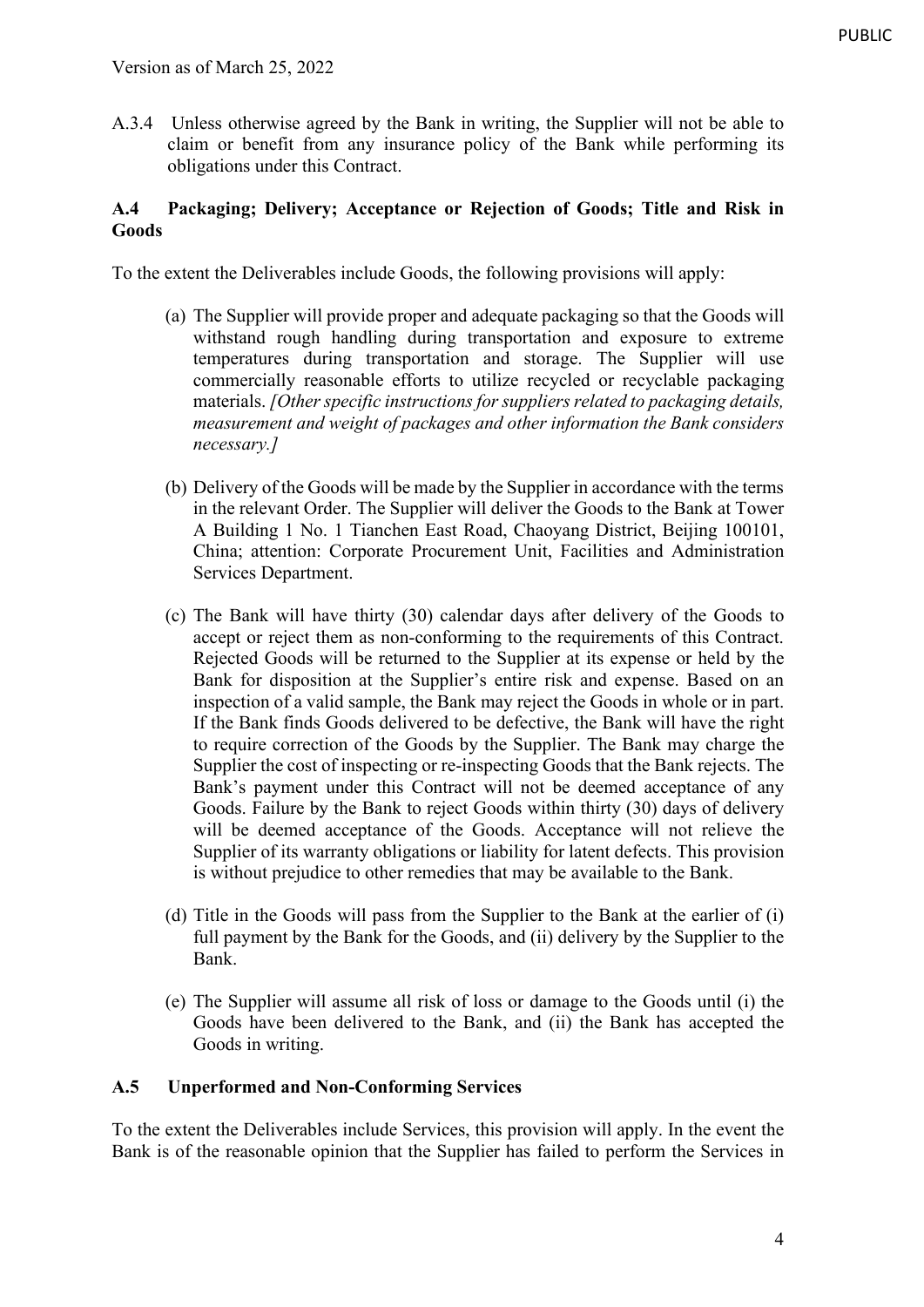accordance with this Contract, the Bank may, without prejudice to other remedies that may be available to it, elect one or more of the following remedies:

- (a) if the Supplier fails to perform any or all the Services in accordance with this Contract within the time period specified in this Contract (or an Order or Variation Order, if applicable), the Bank may deduct from the Supplier's invoice a sum equivalent to one-half percent (0.5%) of the value of the invoice for each day of delay of performance; and
- (b) the Bank may re-perform any non-conforming Services itself or have them remedied by a third party on its behalf, and in either case the Supplier will pay any costs and expenses so incurred by the Bank. In such a case, the Bank may set-off such costs and expenses against other amounts payable by the Bank to the Supplier under this Contract.

## **A.6 Bank's Standards and Rules**

- A.6.1 The Supplier agrees to comply with all the safety and security rules of the Bank, as notified to it in writing by the Bank.
- A.6.2 The Supplier will adhere to the highest ethical standards in execution and implementation of its obligations and responsibilities under this Contract. The Supplier will not, without the prior written approval of the Bank (i) provide, directly or indirectly, any gifts, decorations, honors, awards or advantages valued at more than US\$100 to any Bank officers, employees or consultants in connection with this Contract, or (ii) enter into any bilateral business arrangements with any Bank officers, employees or consultants.
- A.6.3 The Supplier and its personnel, its subcontractor and the subcontractor's personnel, providing Deliverables under this Contract will, during the term of this Contract, strictly avoid any activities that may create any actual or perceived conflict of interest with their duties to the Bank under this Contract. The Bank considers a conflict of interest to be a situation in which a party has interests that could improperly influence, or be perceived to improperly influence, that party's performance of its official duties, responsibilities, or contractual obligations or compliance with applicable laws and regulations or that such conflict of interest may contribute to or constitute a Prohibited Practice under the Bank's Policy on Prohibited Practices.
- A.6.4 In the event that the Supplier or its subcontractor becomes aware of any actual or perceived conflict of interest between their shareholder(s) or Ultimate Beneficial Owner(s) and that of the Bank's officers, employees or consultants, the Supplier shall, and shall procure and ensure that its subcontractor shall, immediately notify the Bank in writing of such conflict of interest.
- A.6.5 The Supplier agrees to use commercially reasonable efforts to ensure that all key or onsite personnel performing Services under this Contract are not an immediate family member (i.e., parent, sibling, child or other dependent) of any of the Bank's officers, employees or consultants, or subject to any work restrictions by virtue of their former employment with the Bank. The Supplier shall also ensure that none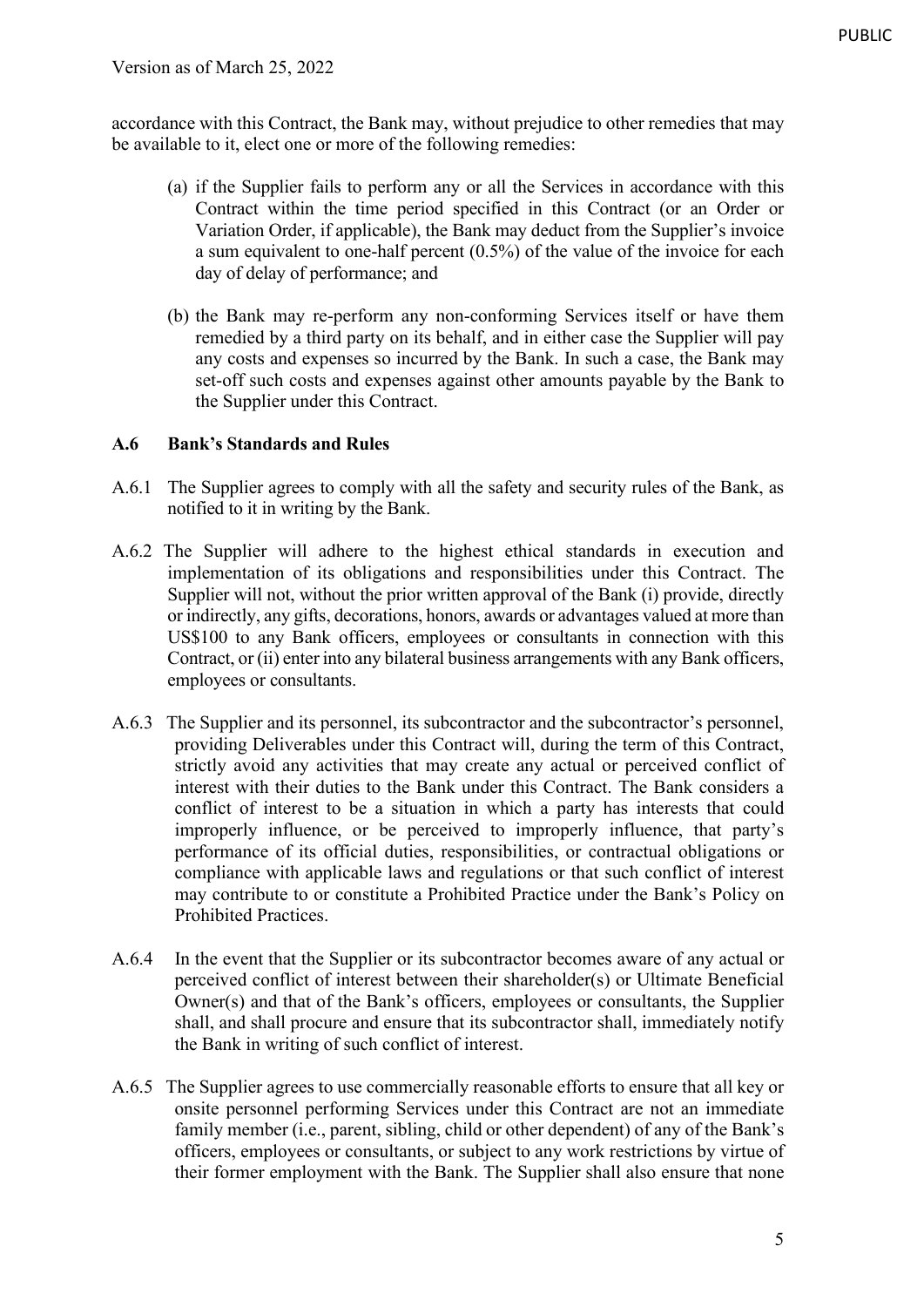of the Supplier's personnel or its subcontractor's personnel providing the Deliverables under this Contract is subject to (i) the Sanctions Regime, or (ii) debarments administered by the Bank. If it becomes known that any of the Supplier's key or onsite personnel performing the Services is subject to a restriction under this section, the Supplier will promptly notify the Bank and, at the Bank's request, replace such personnel with one having equivalent skills at no additional cost to the Bank. The Supplier will also reimburse the Bank any costs incurred by the Bank resulting from a knowing violation of this provision.

- A.6.6 The Supplier will keep the Bank updated on any changes to their KYC Information. The Supplier will provide such other KYC Information requested by the Bank within thirty (30) days from receipt of the written request. If the Supplier fails or refuses to comply with such request without justification, the Bank will have the right to terminate this Contract upon written notification to Supplier pursuant to section A.21.2 of this Contract.
- A.6.7 The Supplier confirms that none of the following conditions has occurred in respect of the Supplier or its substantial shareholder(s) and will notify the Bank if any of the following conditions occurs within thirty (30) days from its occurrence: (i) the Supplier becomes subject to the Sanctions Regime, or debarments administered by the Bank; (ii) a Substantial Shareholder becomes subject to the Sanctions Regime; (iii) a Substantial Shareholder having direct or indirect business connections with a party subject to Sanctions Regime or a jurisdiction subject to geographically oriented and broad-based sanctions program imposed by the Sanctions Regime involves in providing directly or indirectly the Deliverables to AIIB, (iv) the Supplier has direct or indirect business connections with a party subject to Sanctions Regime or a jurisdiction subject to geographically oriented and broad-based sanctions program imposed by the Sanctions Regime, (v) the Supplier becomes subject to regulatory or criminal investigations; or (vi) the Supplier becomes subject to significant legal action taken either by its clients, regulator or shareholders due to a malpractice allegation such as bribery and corruption, quality of goods, works or services issues damaging public interest and/or safety or other similar unsound activities.
- A.6.8 The Supplier will ensure that the Supplier's personnel and its subcontractors' personnel providing the Deliverables are aware of and comply with all the rules and requirements set out or referred to in sections A.6.1, A.6.3, A.6.4, and A.6.5.

#### **A.7 Dates, deadlines and periods**

Any requirement in this Contract for the Supplier to adhere to a date, deadline, or period may be modified by the Bank but, if it is not, time will be of the essence. Where the Contract is silent as to date, deadline or period, the Supplier will provide the Deliverables within a reasonable time.

#### **A.8 Supplier's Liability and Indemnity**

A.8.1 The Supplier indemnifies and holds harmless the Bank, its officers, employees and consultants against all actions, claims, demands, damages, losses or other liabilities, including reasonable legal fees and expenses arising out of or in connection with (i)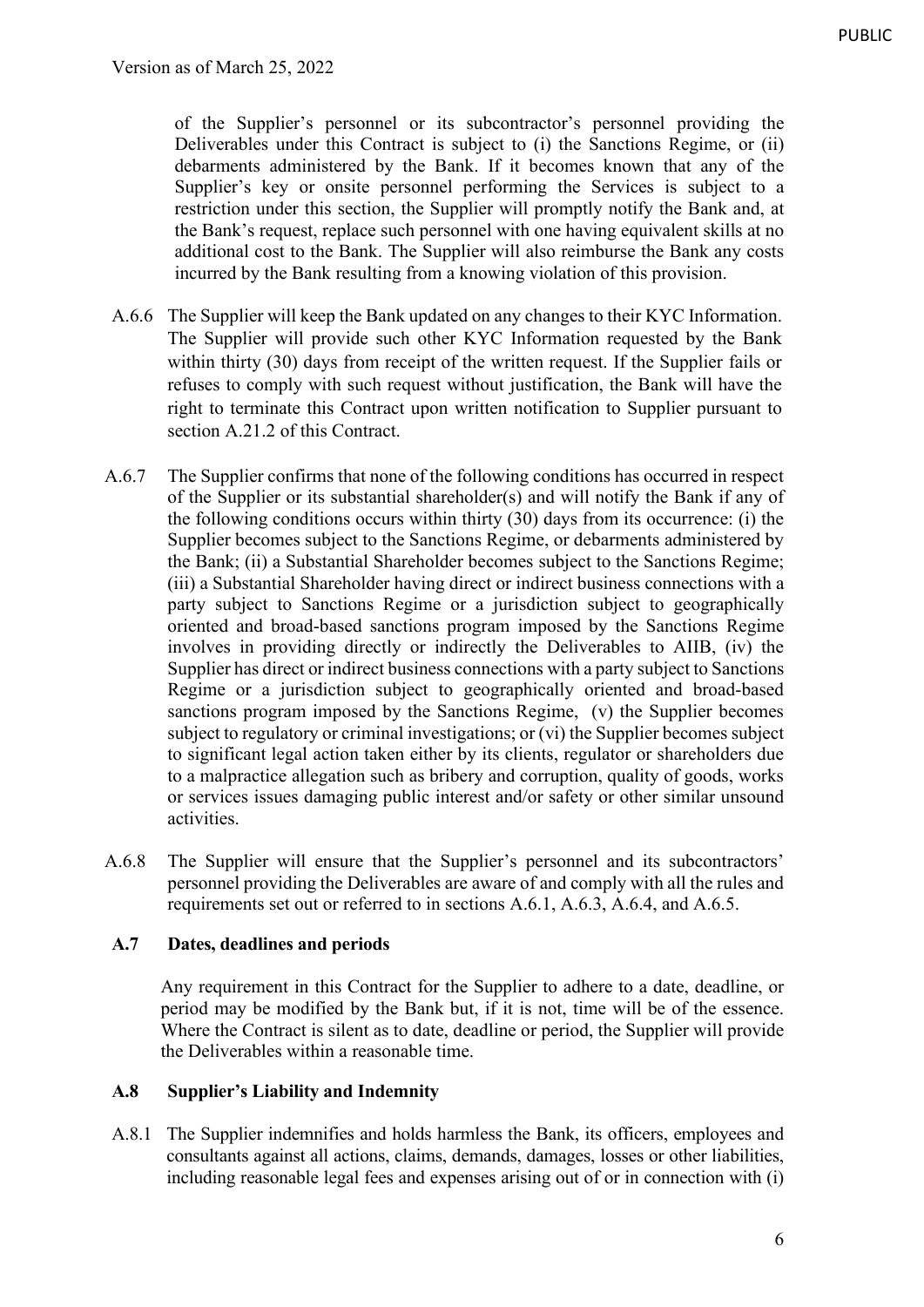any act or omission, whether negligent, tortious or otherwise of the Supplier, its officers, employees, agents or subcontractors, (ii) any infringement by the Supplier, its officers, employees, agents or subcontractors of any patent, copyright, trademark, trade secret or any other proprietary rights**,** and (iii) any breach by the Supplier, its officers, employees, agents or subcontractors of the terms and conditions of this Contract.

- A.8.2 In the event of an infringement under the preceding section, at no additional cost to the Bank, the Supplier agrees to replace any infringing part and to provide any service necessary to maintain the level of performance thereof, provided, however, that upon notice of an infringement or alleged infringement, the Bank will have the right to terminate this Contract upon written notification to Supplier.
- A.8.3 Notwithstanding any other provision of this Contract, in no event will the Supplier be liable to the Bank under or in connection with this Contract for consequential or indirect damage or loss.

#### **A.9 Independent Contractor**

Nothing contained in this Contract will be construed as establishing or creating the relationship of master and servant, employer and employee, or principal and agent between the Bank and the Supplier, its officers, employees, agents or subcontractors.

#### **A.10 Change of Control**

The Supplier will notify the Bank immediately of any Change of Control to which the Supplier anticipates becoming the subject; and in any event, within ten (10) business days following the occurrence of any Change of Control.

#### **A.11 Bank's name, acronym and emblem**

The Bank's name, acronym and emblem may not be reproduced by the Supplier without the express written permission of the Bank. The Supplier undertakes that it will not use the Bank's name, acronym or emblem in any public announcements, promotional, marketing or sales materials without the prior written consent of the Bank.

## **A.12 Tax Exemption**

The Supplier acknowledges and accepts that under the Articles of Agreement, the Headquarters Agreement, or any applicable law of the Bank's members, the Bank, its assets, property, income and its operations and transactions are exempt from all taxation and from all customs duties and that the Bank is exempt from any obligation for the payment, withholding or collection of any tax or duty. Value Added Tax (VAT), if applicable, will be shown separately on all invoices, bills or similar documents requesting payment as a strictly net extra charge and will, subject to the Bank's immunities, privileges and exemptions, be borne by the Bank. The Supplier will be responsible for all other taxes, charges, duties and levies relating to this Contract, the amount of which is deemed to have been included in the price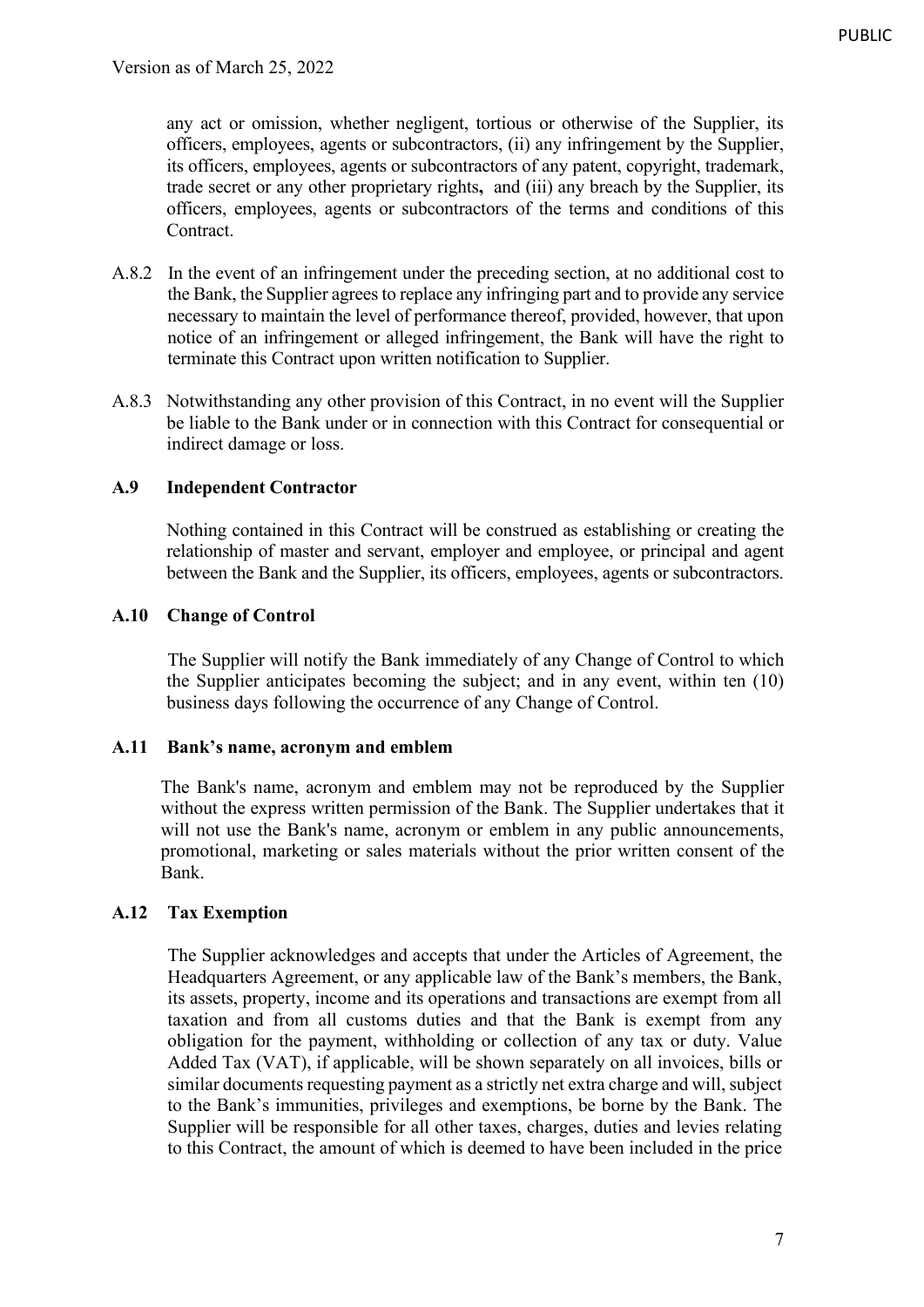duly payable under this Contract. The Bank shall not be liable to reimburse any such taxes, charges, duties and levies.

# **A.13 Confidentiality Undertaking**

- A.13.1 Except where disclosure is expressly permitted by the Bank under the Contract, the Supplier will not communicate or otherwise disclose to a third party the Contract, any of its provisions, or other information mentioned or incorporated in the Contract or any papers, documents, correspondence, books, films, tape recordings, files, registers, ciphers or codes provided by the Bank to the Supplier (or by the Supplier to the Bank) in execution of this Contract (hereinafter 'Information'). Unless either Party expressly states otherwise to the other Party, the Parties will treat each other's Information as confidential and exert diligent efforts to safeguard and avoid disclosure of the other Party's Information to third parties without the other Party's prior written consent.
- A.13.2 Unless the Bank expressly states otherwise in writing, for ease of application, all disclosures by the Bank to the Supplier will be deemed 'Confidential Information'. The Supplier may only disclose the Bank's Confidential Information to the Supplier's officers, employees, agents and subcontractors who are directly involved in the provision of the Deliverables and who need to know such information to provide the Deliverables in accordance with the Contract. The Supplier will ensure that its officers, employees, agents and subcontractors are aware of and will comply with the Supplier's confidentiality obligations under this Contract.
- A.13.3 The Supplier will not make any press announcement; publicize the Contract or any part thereof; or use the Bank's name in publicity releases or advertisements during and after the Term, except with the Bank's prior written consent.
- A.13.4 The Supplier will hold the Information only in the following jurisdictions: [*Specify AIIB Member Country, as applicable.]* The Supplier will return to the Bank or destroy the Information once it is no longer required for the execution of the Contract and, in any case, no later than [X] years after the termination of this Contract. Upon request by the Bank, the Supplier shall provide a self-certification to the Bank confirming the effective destruction of the Information.

## **A.14 Intellectual Property**

The intellectual property that is created in the Deliverables in any medium or format, as a result of the performance of this Contract by the Supplier, including any intermediate work product (the "Deliverable Work") (a) will vest in the Bank as the work is created, or (b) is hereby assigned by the Supplier to the Bank on a free and perpetual basis if the Deliverable Work cannot legally vest in the Bank as the work is created.

## **A.15 Prohibited Practices**

The Supplier will comply with the Bank's Policy on Prohibited Practices in effect as of the Effective Date (the "PPP"). The Supplier will not undertake any Prohibited Practices and will ensure that its officers, employees, agents and subcontractors are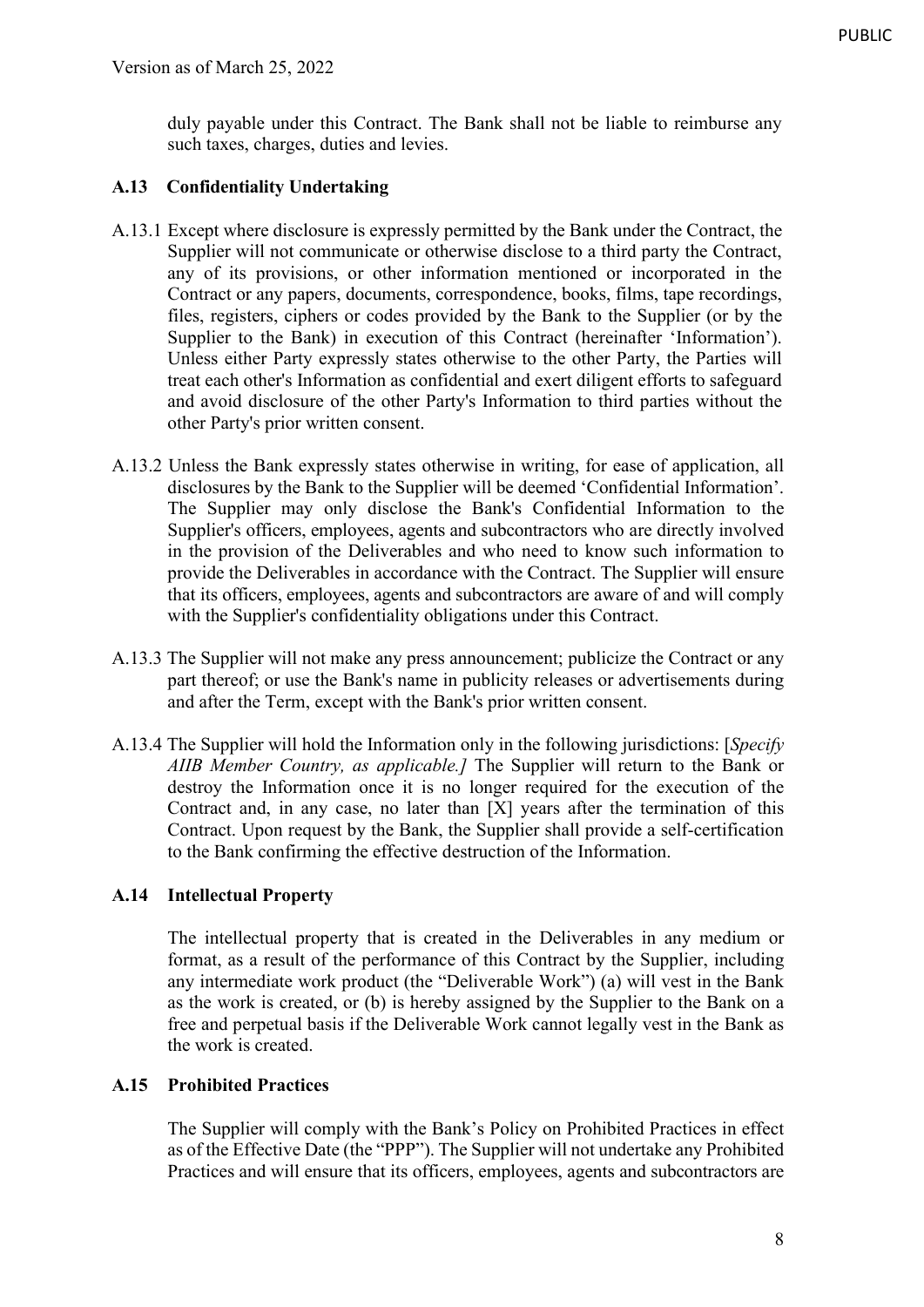aware of the PPP and do not undertake any Prohibited Practices. The Supplier will report to the Bank any suspected Prohibited Practice of which it or its officers, employees, agents and subcontractors become aware.

#### **A.16 Record Keeping and Audit Rights**

- A.16.1 The Supplier will, in accordance with sound and internationally accepted accounting principles, keep and maintain for a period no less than three (3) years following the completion or termination of the Contract or for as long a period as may otherwise be agreed between the Parties, full and accurate accounts and records relating to the bidding, negotiation, preparation, execution, performance and implementation of this Contract including the Goods and Services supplied and all payments made hereunder.
- A.16.2 The Bank will have the right to perform audits in connection with the Contract. The Supplier will, at no cost to the Bank, provide reasonable access to the accounts and records which are required to be maintained and preserved by the Supplier under the preceding section in order to enable the Bank and its authorized representatives to conduct appropriate audits and examinations thereof and to verify that the Supplier is in full compliance with the obligations contained therein.
- A.16.3 The Bank will provide reasonable written notice to the Supplier prior to exercising its right to audit.
- A.16.4 In the event an audit determines that the Bank has overpaid the Supplier, the Supplier will reimburse the Bank, within thirty (30) days after receipt of a written request thereof, the amount of any such overpayment.

#### **A.17 Notices**

Any notice or communication in relation to this Contract will be given by one Party to the other in writing in English, sent by (i) ordinary first class mail; or (ii) by email. A Party sending any notice by e-mail will immediately confirm that e-mail by sending a copy of the notice or communication by ordinary first class mail. A notice or communication will be effective (i) if sent by first class mail, at the time when it is delivered to the recipient or five (5) business days after the date of posting, whichever is earlier, or if sent by e-mail, on the date it is transmitted, or (ii) on the effective date of the notice or communication; whichever is later. Communications will be sent to the address of the other Party as specified in writing by both Parties on the Effective Date of this Contract.

#### **A.18 Force Majeure**

A.18.1 Neither Party will be liable for any delay in performance or breach of its obligations hereunder resulting from an Event of Force Majeure, provided that such Party: (i) has taken all reasonable steps to prevent and avoid the Event of Force Majeure; (ii) takes all reasonable steps to overcome and mitigate the effects of the Event of Force Majeure as soon as reasonably practicable; and (iii) on becoming aware of the Event of Force Majeure, promptly notifies the other Party and confirms in writing the Event of Force Majeure.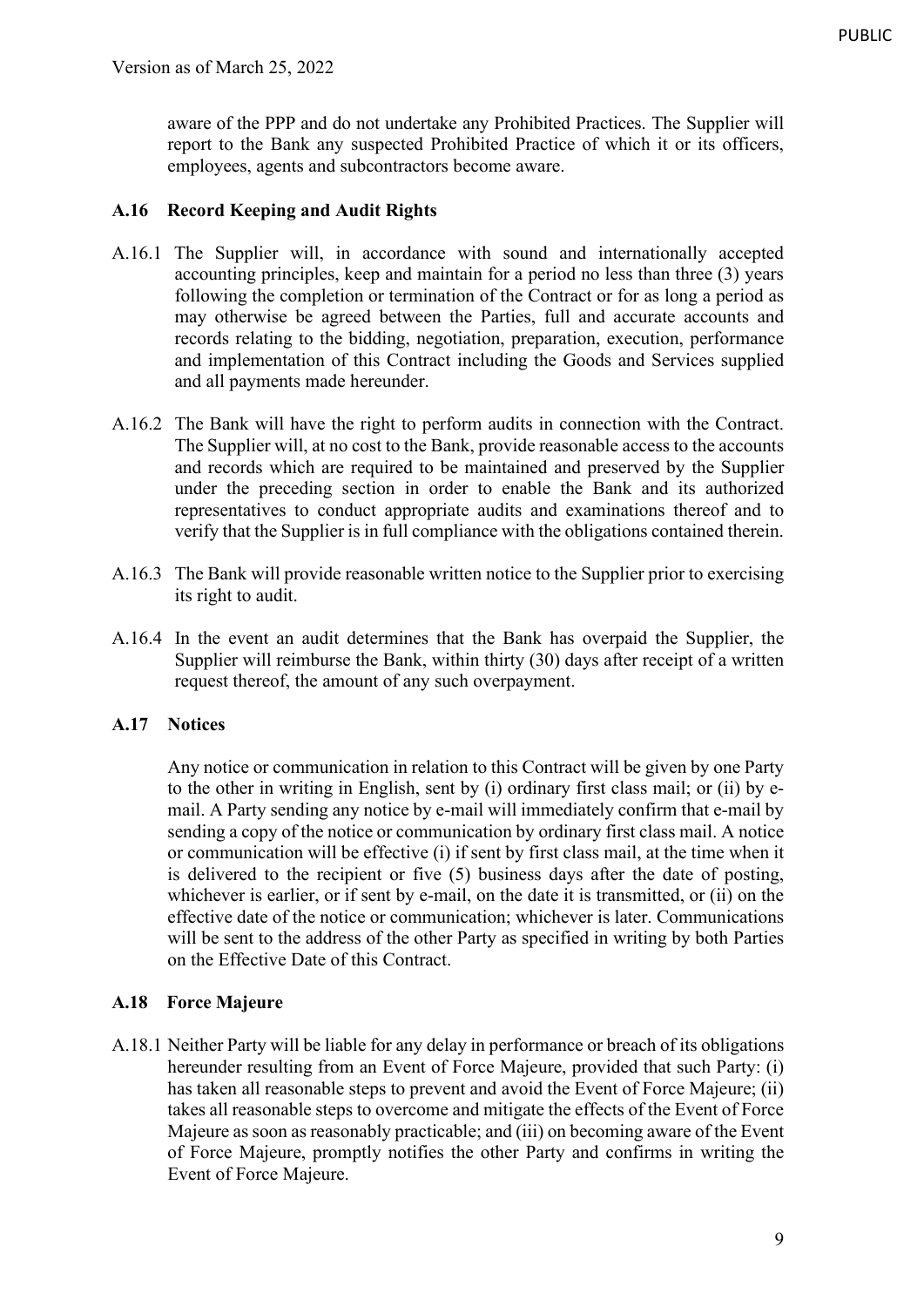A.18.2 The notification of the Event of Force Majeure will contain: (i) details of the Event of Force Majeure, (ii) the known or anticipated impact of the Event of Force Majeure, and (iii) a reasonable estimate of the period during which the Event of Force Majeure will continue. The Party affected will regularly update the other Party with respect to the steps the Party affected is taking to overcome and mitigate the effects of the Event of Force Majeure. The Party affected will continue to perform as many of its obligations under this Contract as is reasonably practical and will undertake reasonable alternative means of performance not prevented by the Event of Force Majeure.

## **A.19 Immunities, Privileges and Exemptions of the Bank**

Nothing in this Contract will be construed as a waiver, renunciation or modification by the Bank of any immunities, privileges and exemptions accorded to it under the Articles of Agreement, the Headquarters Agreement or any applicable law of the Bank's members.

#### **A.20 Settlement of Disputes; Governing Law**

- A.20.1 If a dispute arises between the Parties out of or in connection with this Contract, including any question regarding its existence, validity, interpretation, implementation or termination, the Parties will try to settle such dispute amicably through negotiation. At any moment, the Parties may send a written notice to the other Party requesting that the dispute be submitted to conciliation in accordance with the 1980 Conciliation Rules of the United Nations Commission on International Trade Law (UNCITRAL). Conciliation proceedings will only take place if both Parties agree. If the Parties fail to reach an agreement on the name of a sole conciliator, each Party will appoint one conciliator.
- A.20.2 If any dispute cannot be settled in accordance with section A.20.1 within ninety (90) days after receipt by one Party of the other Party's written request for conciliation proceedings or if one Party does not agree to conciliation within a reasonable period of time after such receipt, either Party will be at that point entitled to refer the dispute to be resolved by arbitration in accordance with the 2010 UNCITRAL Arbitration Rules. Any arbitration under this provision will be supported by the Singapore International Arbitration Centre (SIAC) in accordance with its Practice Note for UNCITRAL Cases. The appointing authority will be the President of the SIAC Court of Arbitration, as defined in the Practice Note for UNCITRAL Cases. The number of arbitrators will be three (3). The arbitrators will be selected and appointed in accordance with the 2010 UNCITRAL Arbitration Rules. The seat of the arbitration will be Singapore and the language of the arbitral proceedings will be English.
- A.20.3 This Contract and any non-contractual obligations arising out of or in connection with this Contract will be governed by and construed in accordance with the substantive law of England and Wales. These dispute resolution provisions will also be governed by and construed in accordance with the law of England and Wales. The law of Singapore will be the procedural law of any arbitration conducted hereunder.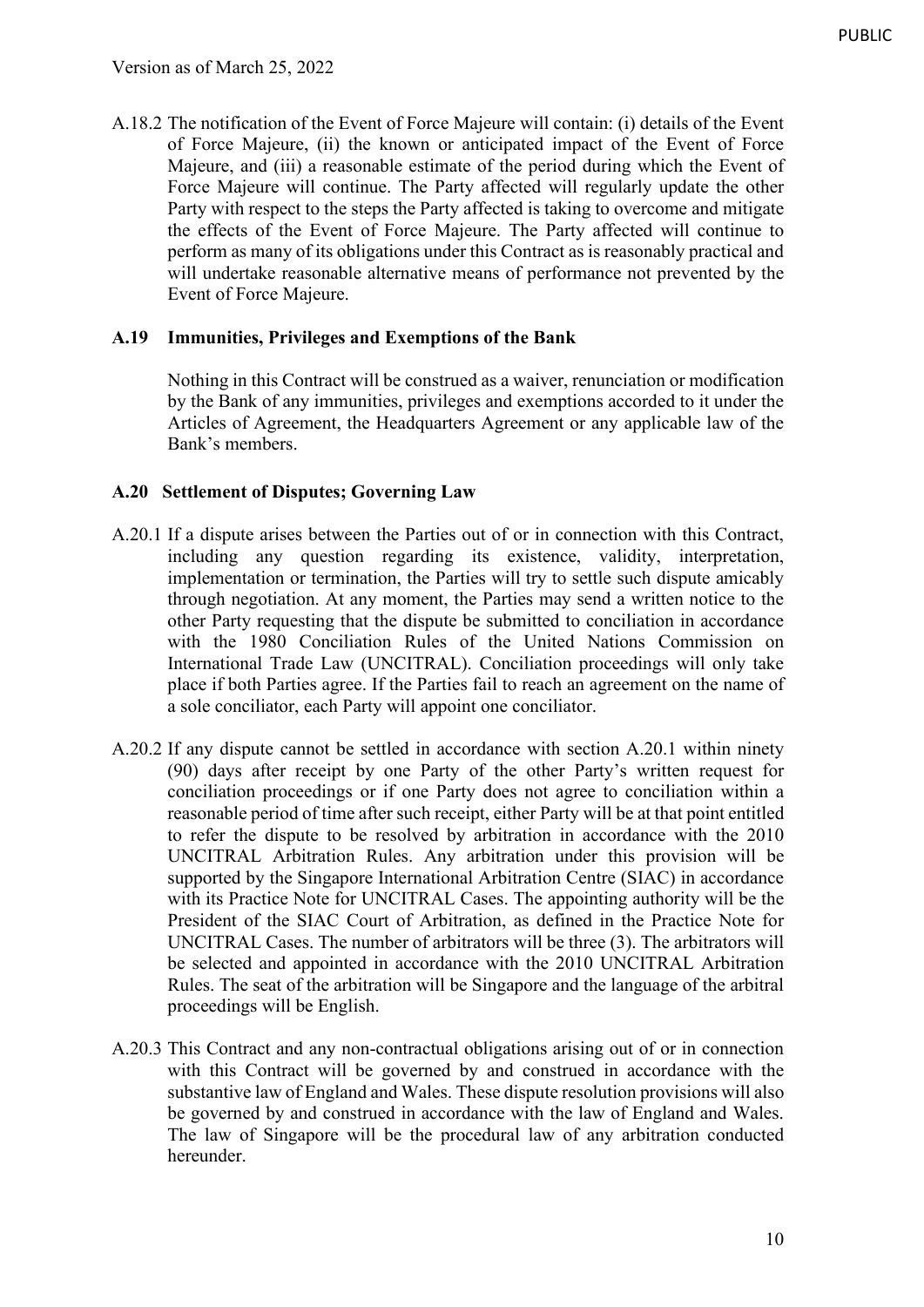- A.20.4 Unless otherwise expressly provided in this Contract, the arbitral tribunal will have no authority to award (i) punitive damages, or (ii) damages for consequential or indirect losses.
- A.20.5 The arbitral tribunal will have no authority to award interest, unless otherwise expressly provided in this Contract, in which case such interest will not be in excess of the London Inter-Bank Offered Rate (LIBOR) then prevailing, and any such interest will be simple interest only.
- A.20.6 Notwithstanding the provisions of the UNCITRAL Arbitration Rules, the arbitral tribunal will not be authorized to grant any interim measures of protection or other forms of pre-award relief against the Bank, and the Supplier will not address to any judicial authority a request for interim measures of protection or other forms of preaward relief against the Bank. Nothing in this section will limit the right of the Bank to seek interim measures of protection or other forms of pre-award relief from the arbitral tribunal or any judicial authority.
- A.20.7 The tribunal may not join any parties which are not party to the Contract to any arbitral proceedings under this section. The tribunal may not consolidate any arbitral proceedings under this section with any other arbitral proceedings.

## **A.21 Termination**

- A.21.1 **Termination for Convenience.** The Bank may, at any time and at its discretion, terminate this Contract, in whole or in part, by giving no less than thirty (30) days' prior written notice of termination to the Supplier. Notice of such termination will state that the termination is for the Bank's convenience. Unless otherwise instructed by the Bank, the Supplier will stop providing the Deliverables immediately upon receipt of the termination notice and will follow the instructions and directions of the Bank. In the event of such termination, the Bank will pay for Deliverables provided by the Supplier in accordance with the Contract up to the effective date of termination; however, such payment will not exceed the total value of the Deliverables. The Supplier will not be allowed to claim any payment for the portion of any Deliverables that have not been provided in accordance with the Contract as of its termination.
- A.21.2 **Termination for Default.** If the Supplier (i) becomes insolvent or bankrupt or unable to meet its payment obligations when due, (ii) notifies the Bank of its inability to fully provide the Deliverables for reasons other than Force Majeure, (iii) provides the Bank with Services that do not conform to the Deliverables, (iv) performs in bad faith by willfully not observing the terms and conditions of this Contract, or (v) otherwise breaches any material obligations under this Contract, the Bank may give the Supplier a written notice describing the occurrence of any of the aforementioned instances of default and request the Supplier to cure such default within thirty (30) days. If the default is not cured at the end of the thirty (30)-day period, the Bank may, at its sole discretion and without prejudice to any other rights available to it, terminate this Contract by giving no less than thirty (30) days' prior written notice from the date of non-cure by Supplier specifying the reason for, and the effective date of, the termination.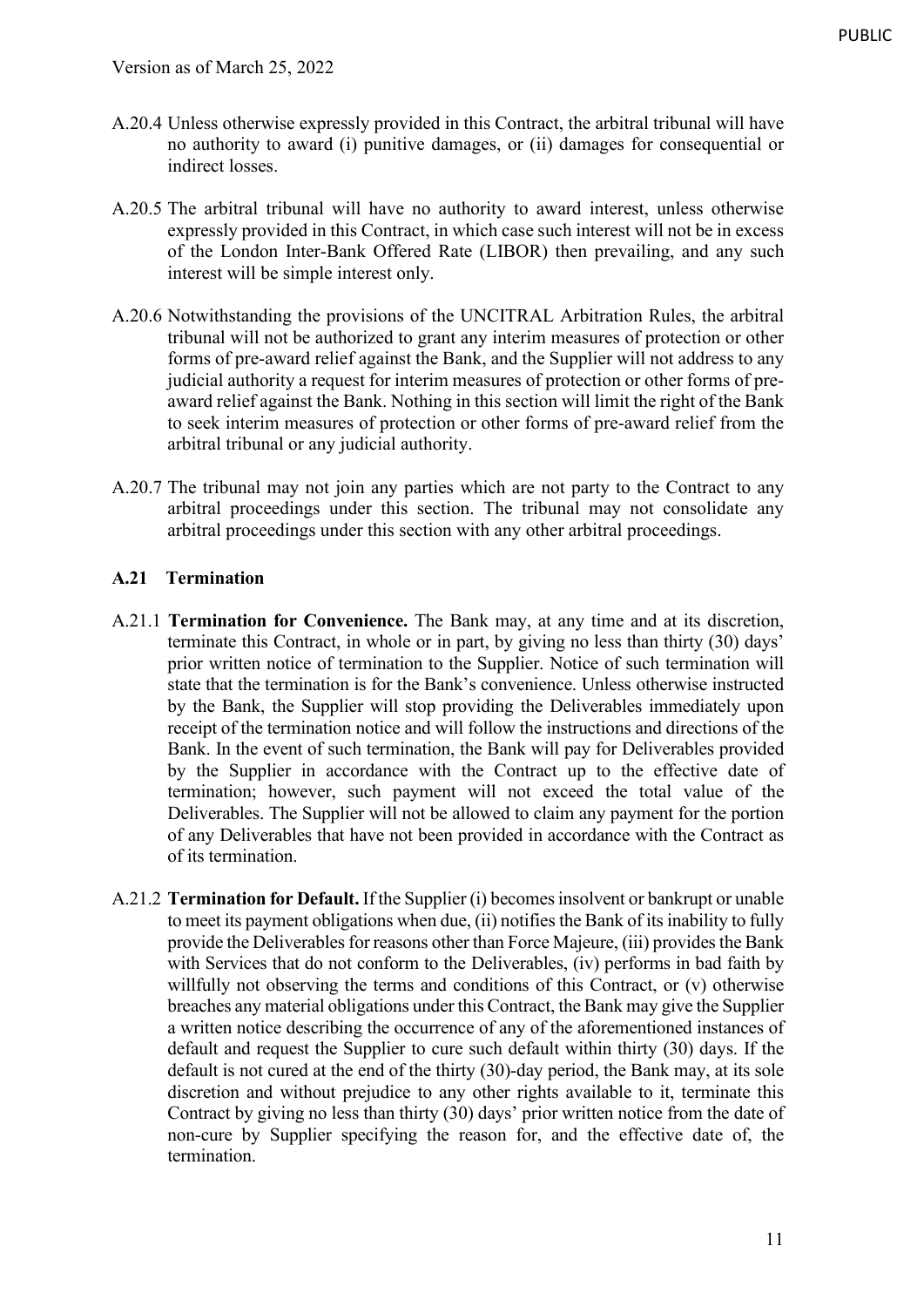Notwithstanding anything herein to the contrary, the Bank shall have the right, in its sole discretion, to terminate this Contract effective immediately upon written notice to the Supplier if the Supplier (i) becomes subject to the Sanctions Regime, (ii) is listed on the Bank's Debarment List administered by the Bank, (iii) has direct or indirect business connections with a party subject to Sanctions Regime or a jurisdiction subject to geographically oriented and broad-based sanctions program imposed by the Sanctions Regime, (iv) has a Substantial Shareholder that is subject to the Sanctions Regime, (v) has a Substantial Shareholder that has direct or indirect business connections with a party subject to Sanctions Regime or a jurisdiction subject to geographically oriented and broad-based sanctions program imposed by the Sanctions Regime, (vi) becomes subject to regulatory or criminal investigations, (vii) becomes subject to any significant legal action taken either by its clients, regulator or shareholders due to a malpractice allegation such as bribery and corruption, quality of goods, works or services issues damaging public interest and/or safety or other similar unsound activities, or (viii) fails or refuses without justification to provide KYC Information when requested by the Bank.

In the event of termination of the Contract under this section, the Bank will pay for Deliverables provided by the Supplier in accordance with the Contract up to the effective date of termination; however, such payment will not exceed the total value of the Deliverables. The Supplier will not be allowed to claim any payment for the portion of any Deliverables that have not been provided in accordance with the Contract as of its termination.

#### **A.22 Amendment**

This Contract may only be amended by agreement in writing between the Parties.

#### **A.23 Non-assignability; Subcontracts [;No Third Party Rights]**

- A.23.1 The Supplier must not assign any of the Supplier's rights and obligations under this Contract to any party without the prior written consent of the Bank.
- A.23.2 The Supplier may not engage any subcontractor to perform any work in whole or in part under this Contract unless the Bank has provided prior written authorization to the Supplier to that effect.
- A.23.3 [For contracts *only* where no entity other than the Bank will benefit from the goods, services or works that the Supplier will provide:] Any person who is not a Party to this Contract shall not have any rights to enforce the terms herein under the provisions of the Contracts (Rights of Third Parties) Act 1999.

#### **A. 24 Entire Agreement; Language; Counterparts**

A.24.1 This Contract supersedes all prior representations, agreements, statements and understandings between the Parties, whether oral or in writing relating to the subject matter of this Contract. The terms and conditions of this Contract do not exclude any terms implied by statute, to the extent those implied terms are not inconsistent with any of the express terms of this Contract.